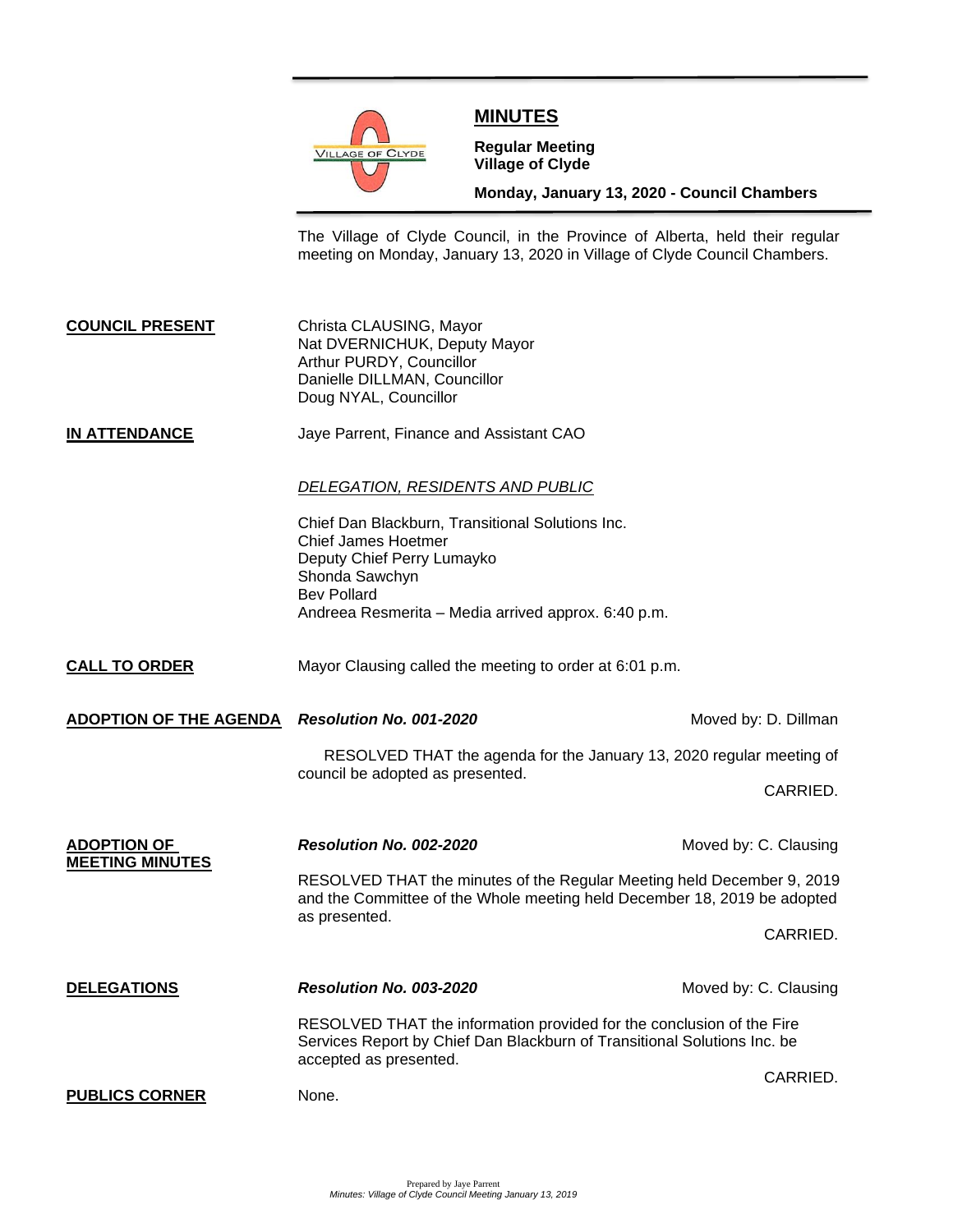| <b>OLD BUSINESS</b>                                                                                                                           |                                                                                                                                                                                                                                                                                                                                             |                                            |
|-----------------------------------------------------------------------------------------------------------------------------------------------|---------------------------------------------------------------------------------------------------------------------------------------------------------------------------------------------------------------------------------------------------------------------------------------------------------------------------------------------|--------------------------------------------|
| RFD 2020-01-01<br><b>Fire Service Review Report</b>                                                                                           | Resolution No. 004-2020<br>RESOLVED THAT Council accept the Final Fire Service Report as presented.                                                                                                                                                                                                                                         | Moved by: D. Nyal<br>CARRIED.              |
| RFD 2020-01-02<br>Fire Protection and<br><b>Emergency Services Cost</b><br><b>Model for ICF Discussions</b>                                   | Resolution No. 005-2020<br>RESOLVED THAT Administration move forward in awarding the contract for<br>Fire Protection and Emergency Services Cost Model for ICF discussion to<br>Transitional Solutions Inc, not to exceed a total of \$15,000.00 plus GST.<br>Chief James Hoetmer left the meeting at 6:50 p.m.                             | Moved by: C. Clausing<br>CARRIED.          |
| RFD 2020-01-03<br>Peace Officer Model for<br><b>ICF Discussions</b>                                                                           | Resolution No. 006-2020<br>RESOLVED THAT Administration move forward in awarding a contract for a<br>Peace Officer Plan Report for ICF discussions for an amount not to exceed<br>\$12,000.00 plus GST.<br>Residents Shonda Sawchyn and Bev Pollard left the meeting at 6:55 p.m.                                                           | Moved by: D. Nyal<br>CARRIED.              |
| RFD 2020-01-04<br><b>Purchasing Policy</b><br>2020-01-01                                                                                      | Resolution No. 007-2020<br>RESOLVED THAT Council approve the Village of Clyde Purchasing Policy<br>2020-01-01 as amended and rescind Purchasing Policy 2016-04.                                                                                                                                                                             | Moved by: C. Clausing<br>CARRIED.          |
| RFD 2020-01-05<br><b>Westlock Regional Waste</b><br><b>Hosted CARE (Coordinated</b><br><b>Action for Recycling Enterprises)</b><br>Conference | Resolution No. 008-2020<br>RESOLVED THAT Council does not participate as a sponsor of the Alberta<br>CARE Management Commission conference hosted by Westlock Regional Waste Management Services in<br>February 2020.                                                                                                                       | Moved by: C. Clausing<br>CARRIED.          |
| <b>NEW BUSINESS</b>                                                                                                                           |                                                                                                                                                                                                                                                                                                                                             |                                            |
| RFD 2020-01-06<br><b>Municipal Emergency</b><br>Management Plan<br>Development for ICF<br><i>Discussions</i>                                  | Resolution No. 009-2020<br>RESOLVED THAT Council directs Administration to hire an experienced<br>"Consulting Agency" to prepare a report that will provide options for Council to<br>refer to during ICF deliberations and meetings and identify updates to the<br>current Emergency management plan to a maximum of \$10,000.00 plus GST. | Moved by: C. Clausing<br>CARRIED.          |
| RFD 2020-01-07<br>Safety Codes Planning and<br>Process Development for<br><b>ICF Discussions</b>                                              | Resolution No. 010-2020<br>Moved by: C. Clausing<br>RESOLVED THAT Administration move forward in awarding a contract for a<br>Safety Codes Planning and Process Development for ICF discussions to<br>Phoenix Elite for an amount not to exceed \$12,000.00 plus GST.                                                                       |                                            |
| RFD 2020-01-08<br><b>Extend Service Agreement</b><br><b>With Transitional Solutions Inc.</b>                                                  | Resolution No. 011-2020<br>RESOLVED THAT Council extend the service contract with Transitional<br>Solutions Inc. to provide contracted Chief Administrative Officer Services to<br>December 31, 2021 at a cost of \$5750.00 plus GST per month.                                                                                             | CARRIED.<br>Moved by: A. Purdy<br>CARRIED. |
| RFD 2020-01-09<br>First Reading IDP Bylaw                                                                                                     | Resolution No. 012-2020<br>RESOLVED THAT Council approve the first reading of the Inter Municipal                                                                                                                                                                                                                                           | Moved by: D. Nyal                          |

Andreea Resmerita, Westlock News arrived at 6:40 p.m.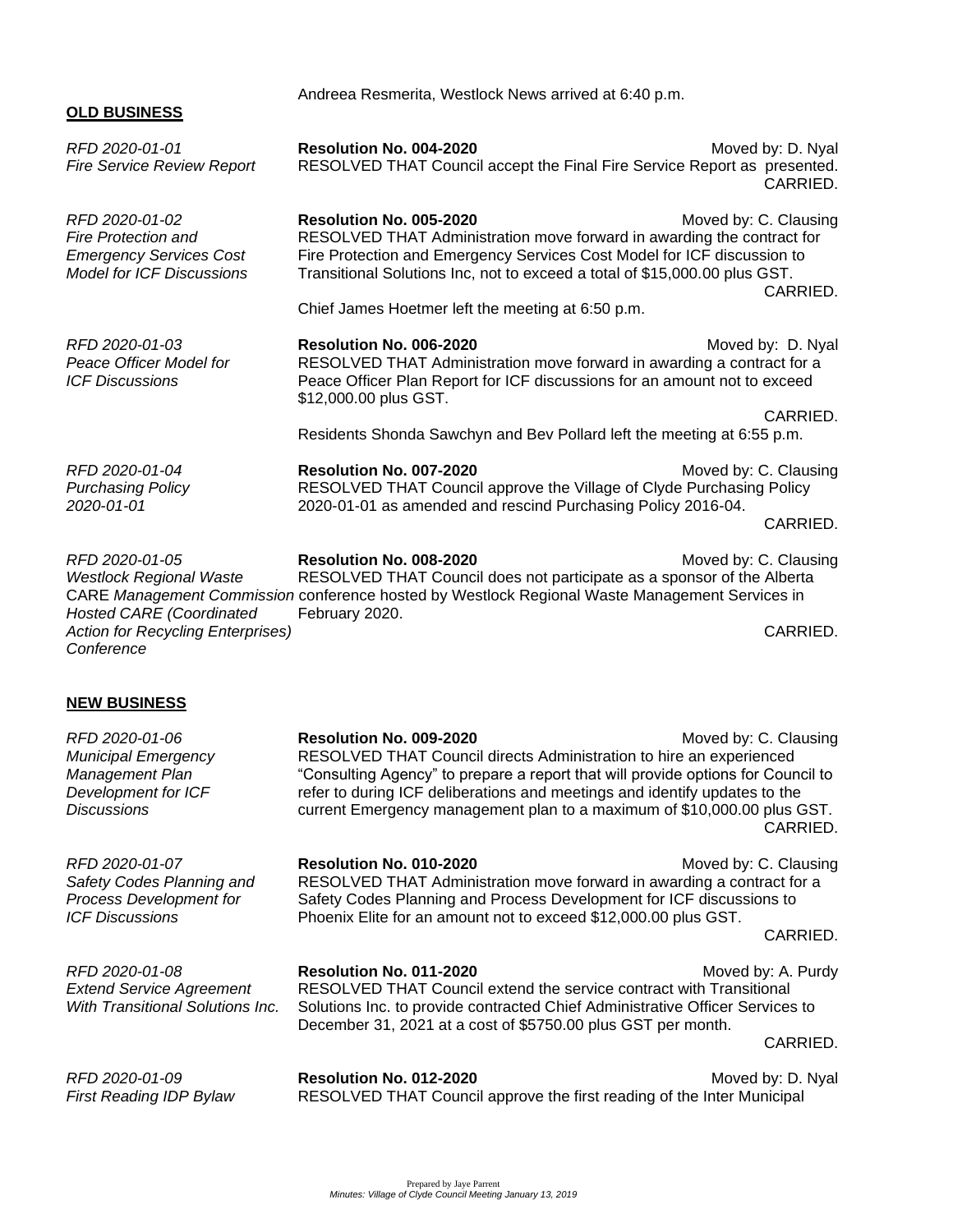| Bylaw 2020-01-01                                                                 | Development Plan Bylaw No.2020-01-01.                                                                                                                                                                                                                                                                                 | CARRIED.                                      |
|----------------------------------------------------------------------------------|-----------------------------------------------------------------------------------------------------------------------------------------------------------------------------------------------------------------------------------------------------------------------------------------------------------------------|-----------------------------------------------|
| RFD 2020-01-10<br><b>Request for North</b><br>Saskatchewan Watershed<br>Alliance | Resolution No. 012-2020<br>RESOLVED THAT Council direct Administration to draft a letter of support for<br>the North Saskatchewan Watershed Alliance.                                                                                                                                                                 | Moved by: C. Clausing<br>CARRIED.             |
| RFD 2020-01-11<br><b>Annual Cost of Living</b><br>Adjustment - Village           | <b>Resolution No. 013 - 2020</b><br>RESOLVED THAT Council choose not to approve a 2020 Cost of Living<br>adjustment for Village Employees.                                                                                                                                                                            | Moved by: D. Nyal                             |
| <b>FINANCIALS</b>                                                                | Resolution No. 014-2020<br>RESOLVED THAT Council accept the December 2019 Bank Reconciliation,<br>Accounts payable Cheque list and December 31, 2019 Year to Date Trial<br>Balance as presented.                                                                                                                      | CARRIED.<br>Moved by: C. Clausing             |
| <b>CAO REPORTS</b>                                                               | Resolution No. 015-2020<br>RESOLVED THAT Council accept the December Action List as presented.                                                                                                                                                                                                                        | CARRIED.<br>Moved by: C. Clausing<br>CARRIED. |
|                                                                                  | December CAO Report, deferred to February 10, 2020 meeting.                                                                                                                                                                                                                                                           |                                               |
| <b>COUNCIL REPORTS</b>                                                           |                                                                                                                                                                                                                                                                                                                       |                                               |
| Appointments:<br><b>Mayor Clausing</b>                                           | Westlock FCSS - Next meeting scheduled for January 15, 2020<br>Joint Services/Regional Collaboration Committee - Nothing to report. No<br>meeting held.<br>Inter Collaborate Framework Committee - Nothing to report. No meeting held.<br>Fire, Emergency and Disaster Services - Nothing to report. No meeting held. |                                               |
| Deputy Mayor Dvernichuk                                                          | GROWTH Alberta - Nothing to report. No meeting held.<br>Joint Services/Regional Collaboration Committee - Nothing to report. No<br>meeting held.<br>Yellowhead Regional Library - Nothing to report. No meeting held.                                                                                                 |                                               |
| <b>Councillor Nyal</b>                                                           | Clyde and District Ag Society – AGM to be held January 14, 2020.<br>Homeland Housing Board - Minutes attached.<br>Fire, Emergency and Disaster Services - Nothing to report. No meeting held.                                                                                                                         |                                               |
| <b>Councillor Purdy</b>                                                          | Westlock Regional Waste Management Commission - Nothing to report. No<br>meeting held.<br>Fire, Emergency and Disaster Services - Nothing to report. No meeting held.                                                                                                                                                 |                                               |
| <b>Councillor Dillman</b>                                                        | Westlock Regional Water Services Commission - Nothing to report. No<br>meeting held.<br>Fire, Emergency and Disaster Services - Nothing to report. No meeting held.                                                                                                                                                   |                                               |
|                                                                                  | Resolution No. 016-2020<br>RESOLVED THAT Council accept the Council reports as presented.                                                                                                                                                                                                                             | Moved by: C. Clausing<br>CARRIED.             |